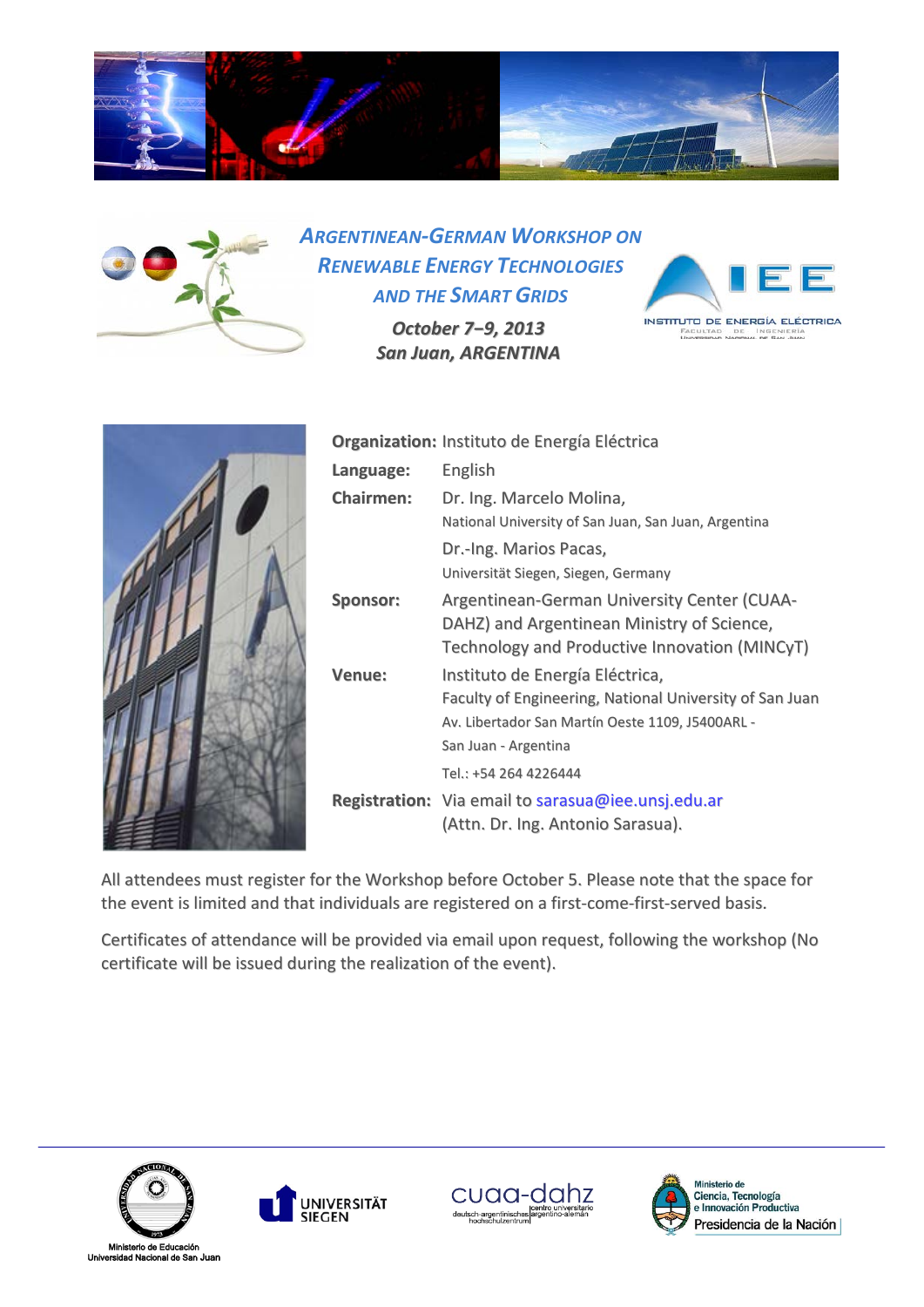

### **DRAFT PROGRAM**

## **MONDAY, OCTOBER 7**

- 08:00 09:00 hs Registration
- 09:00 10:00 hs Opening and Welcome
- 10:00 11:00 hs Power Electronics and Control for PV-Systems Introduction and Industrial Perspective
	- Prof. Dr.-Ing. Mike Meinhardt
	- SMA Solar Technology AG, Niestetal, Germany
- 11:00 11:30 hs Coffee Break
- 11:30 13:00 hs Continuation: Power Electronics and Control for PV-Systems Introduction and Industrial Perspective
	- Prof. Dr.-Ing. Mike Meinhardt

SMA Solar Technology AG, Niestetal, Germany

- 13:00 15:00 hs Lunch Break
- 15:00 16:30 hs Power Semiconductors in Energy Efficient Smart-Grid Installations Dr.-Ing. Martin Schulz Infineon Technologies AG, Warstein, Germany
- 16:30 17:00 hs Coffee Break
- 17:00 19:00 hs Continuation: Power Semiconductors in Energy Efficient Smart-Grid Installations Dr.-Ing. Martin Schulz Infineon Technologies AG, Warstein, Germany









Ministerio de Ciencia, Tecnología<br>e Innovación Productiva Presidencia de la Nación |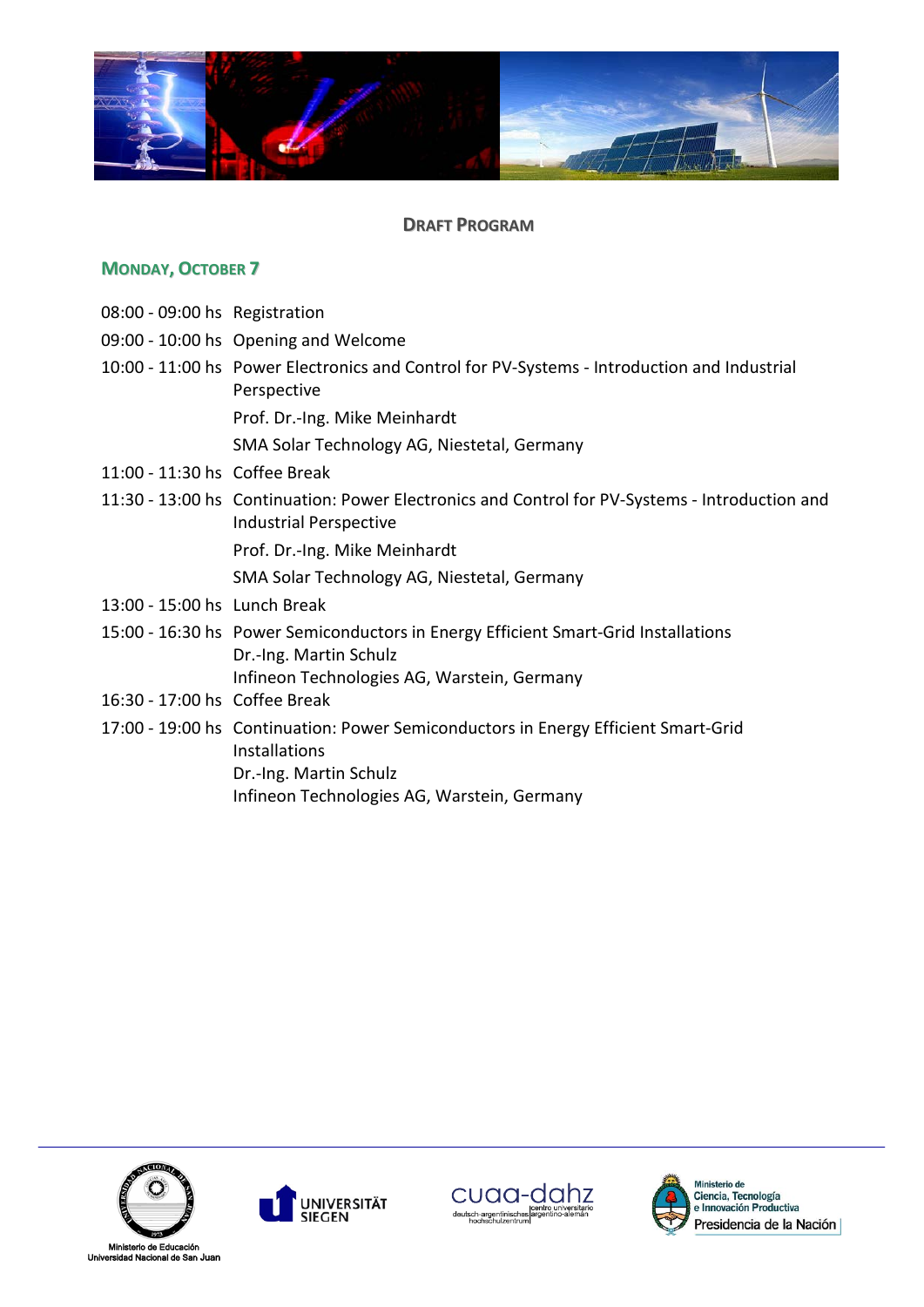

# **TUESDAY, OCTOBER 8**

|                               | 09:00 - 11:00 hs Electricity Spot-Prices and Production Data in Germany                                                           |
|-------------------------------|-----------------------------------------------------------------------------------------------------------------------------------|
|                               | Dipl.-Phys. oec. Johannes Mayer                                                                                                   |
|                               | Fraunhofer-Institut für Solare Energiesysteme (ISE), Freiburg, Germany                                                            |
| 11:00 - 11:30 hs Coffee Break |                                                                                                                                   |
|                               | 11:30 - 13:00 hs How to Start Up a Lab in the Field of Power Electronics and Electrical Drives                                    |
|                               | Dipl.-Ing. Simon Feuersänger                                                                                                      |
|                               | Universität Siegen, Siegen, Germany                                                                                               |
| 13:00 - 15:00 hs Lunch Break  |                                                                                                                                   |
|                               | 15:00 - 15:45 hs Short-Term Economic Dispatch of Smart Distribution Grids Considering<br>Aggregators of Plug-In Electric Vehicles |
|                               | Ing. Patricio Alejandro Benalcázar Páez                                                                                           |
|                               | Universidad Nacional de San Juan, San Juan, Argentina                                                                             |
|                               | 15:45 - 16:30 hs Smart Distribution Networks Operation State Estimation and Forecast                                              |
|                               | Ing. Roger Martínez                                                                                                               |
|                               | Universidad Nacional de San Juan, San Juan, Argentina                                                                             |
| 16:30 - 17:00 hs Coffee Break |                                                                                                                                   |
|                               | 17:00 - 17:45 hs Planning the Future Power Systems                                                                                |
|                               | Ing. Pablo Wiernes                                                                                                                |
|                               | Universidad Nacional de San Juan, San Juan, Argentina                                                                             |
|                               | 17:45 - 19:00 hs Converter Technologies for Wind Generating Systems                                                               |
|                               | Dr. Ing. Oscar García                                                                                                             |
|                               | Universidad Nacional de Río Cuarto, Río Cuarto, Córdoba, Argentina                                                                |
|                               |                                                                                                                                   |

![](_page_2_Picture_3.jpeg)

![](_page_2_Picture_4.jpeg)

![](_page_2_Picture_5.jpeg)

![](_page_2_Picture_6.jpeg)